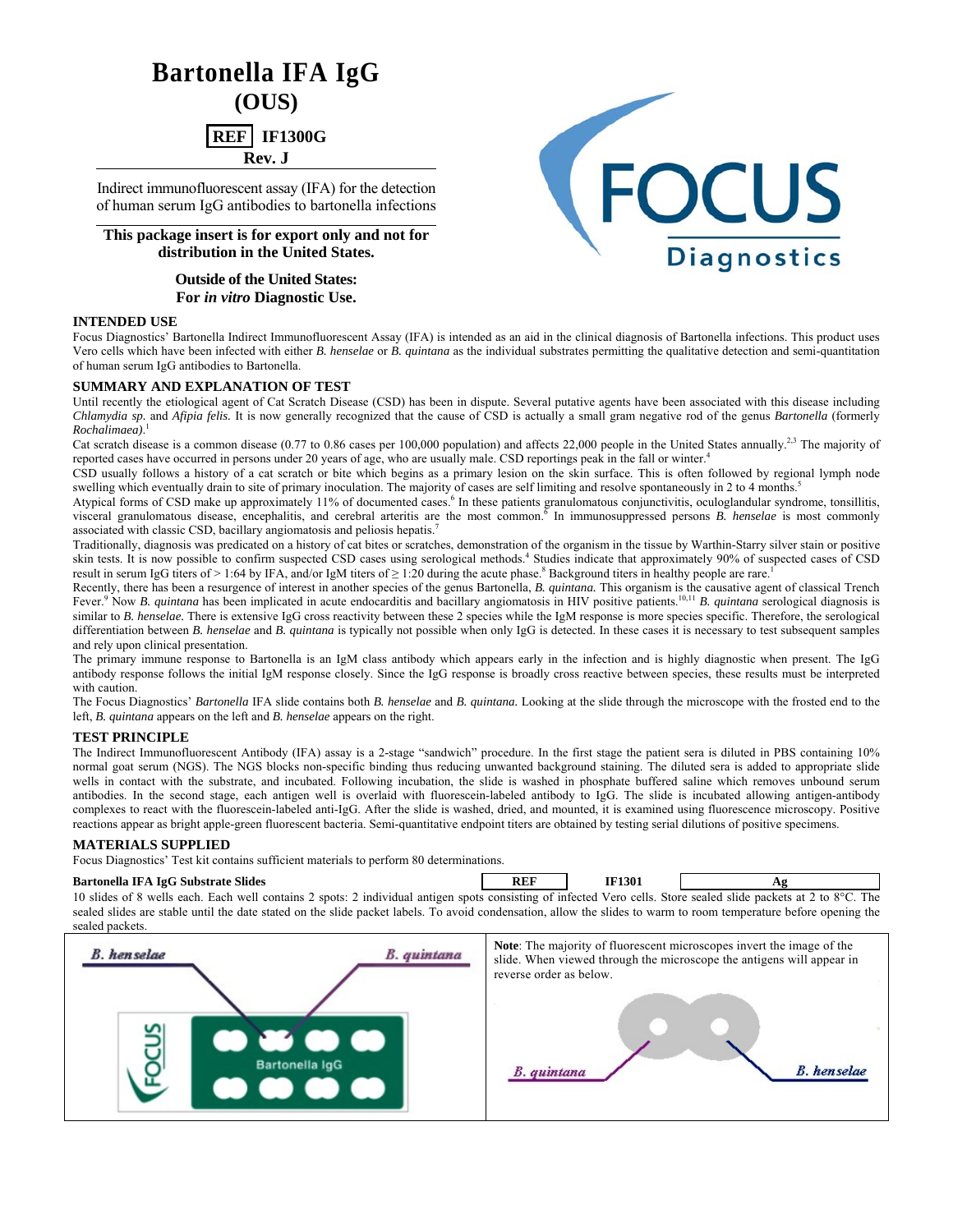

| IgG Conjugate-Dual Species, 3.5mL                                                                                                                                                                                                                                                                                                                                                                                                                                                                                         | <b>REF</b> | <b>IF0011</b> | <b>CONJ</b>    | <b>IgG</b>               |
|---------------------------------------------------------------------------------------------------------------------------------------------------------------------------------------------------------------------------------------------------------------------------------------------------------------------------------------------------------------------------------------------------------------------------------------------------------------------------------------------------------------------------|------------|---------------|----------------|--------------------------|
| 1 vial of fluorescein-labeled goat anti-human IgG, gamma-chain specific, blended with a fluorescein-labeled goat anti-mouse IgG. The anti-mouse IgG has been<br>standardized to provide specific antigen control. Contains Evan's Blue counterstain, protein stabilizer and preservatives. Ready for use. Stable at 2 to 8°C until<br>the date stated on the label. Do not use if cloudiness, discoloration or other indications of bacterial contamination are present. Allow to warm to room<br>temperature before use. |            |               |                |                          |
| Polyvalent Detectable Control, 0.3mL                                                                                                                                                                                                                                                                                                                                                                                                                                                                                      | <b>REF</b> | <b>IF1314</b> | <b>CONTROL</b> | $\geq$                   |
| 1 vial of murine serum bottled at screening dilution. Contains preservatives. Stable at 2 to 8°C until the expiration date stated on the label. Do not use if<br>cloudiness, discoloration or other indications of bacterial contamination are present. Allow to warm to room temperature before use.                                                                                                                                                                                                                     |            |               |                |                          |
| Non-Detectable Control, 0.25mL                                                                                                                                                                                                                                                                                                                                                                                                                                                                                            | <b>REF</b> | <b>IF1313</b> | <b>CONTROL</b> | $\overline{\phantom{a}}$ |
| 1 vial of human serum bottled at screening dilution. Contains preservatives. Stable at 2 to 8°C until the expiration date stated on the label. Do not use if<br>cloudiness, discoloration or other indications of bacterial contamination are present. Allow to warm to room temperature before use. Repeated freezing and<br>thawing is deleterious and should be avoided. Do not dilute.                                                                                                                                |            |               |                |                          |
| 10X IgG Sample Diluent, 6mL                                                                                                                                                                                                                                                                                                                                                                                                                                                                                               | <b>REF</b> | <b>IF1316</b> | DIL            | <b>IgG</b>               |
| 1 vial of protein-based concentrate for IgG testing. Contains preservatives. Stable at 2 to 8°C until the expiration date stated on the label. Allow to warm to room<br>temperature before use.                                                                                                                                                                                                                                                                                                                           |            |               |                |                          |
| Prepare a (1X) IgG Sample Diluent Working Solution by adding 1 part Bartonella IFA IgG Sample Diluent (10X) to 9 parts PBS.                                                                                                                                                                                                                                                                                                                                                                                               |            |               |                |                          |
| <b>Mounting Medium, 2.5mL</b>                                                                                                                                                                                                                                                                                                                                                                                                                                                                                             | <b>REF</b> | <b>IF0007</b> | <b>REAG</b>    | <b>MONT</b>              |
| 1 dropper bottle containing PBS-buffered glycerol at a pH of 7.2 $\pm$ 0.1. Contains preservatives. Stable at 2 to 8°C until the expiration date stated on the bottle<br>label. Allow to warm to room temperature before use.                                                                                                                                                                                                                                                                                             |            |               |                |                          |
| <b>PBS</b>                                                                                                                                                                                                                                                                                                                                                                                                                                                                                                                | <b>REF</b> | <b>IF0005</b> | <b>BUF</b>     |                          |
| 1 vial of phosphate buffered saline (PBS) powder. Reconstitute with 1 liter distilled (or purified) water. The reconstituted solution is a 0.01 M buffer at pH 7.2 $\pm$                                                                                                                                                                                                                                                                                                                                                  |            |               |                |                          |
| 0.1. Before and after reconstitution, store PBS at 2 to 8°C. Allow to warm to room temperature before use. Do not use if cloudiness, discoloration, or other<br>indications of bacterial contamination are present.                                                                                                                                                                                                                                                                                                       |            |               |                |                          |
| <b>MATERIALS REQUIRED, BUT NOT SUPPLIED</b>                                                                                                                                                                                                                                                                                                                                                                                                                                                                               |            |               |                |                          |
| 24 x 50 mm coverslips<br>1.                                                                                                                                                                                                                                                                                                                                                                                                                                                                                               |            |               |                |                          |
| Test tubes and rack, microcentrifuge tubes or microtiter plate for serum dilutions<br>2.                                                                                                                                                                                                                                                                                                                                                                                                                                  |            |               |                |                          |
| Clinical centrifuge<br>3.                                                                                                                                                                                                                                                                                                                                                                                                                                                                                                 |            |               |                |                          |
| 35 to 37°C incubator or water bath for slide incubation<br>4.                                                                                                                                                                                                                                                                                                                                                                                                                                                             |            |               |                |                          |
| 2 to 8°C refrigerator<br>5.                                                                                                                                                                                                                                                                                                                                                                                                                                                                                               |            |               |                |                          |
| Plastic wash bottle<br>6.                                                                                                                                                                                                                                                                                                                                                                                                                                                                                                 |            |               |                |                          |
| 7<br>Calibrated pipets or piston-type pipettors with disposable tips                                                                                                                                                                                                                                                                                                                                                                                                                                                      |            |               |                |                          |
| Coplin jars or slide staining dish with slide holder<br>8.                                                                                                                                                                                                                                                                                                                                                                                                                                                                |            |               |                |                          |
| Clean volumetric flask or graduated cylinder, 1 liter<br>9.                                                                                                                                                                                                                                                                                                                                                                                                                                                               |            |               |                |                          |

- 10. Humid chamber for incubation of slides
- 11. Distilled or purified water
- 12. Timer
- 13. Absorbent paper for blotting slides
- 14. Fluorescence microscope, recommended parameters

| <b>Excitation Filter</b> | 470-490 nm                             |
|--------------------------|----------------------------------------|
| <b>Barrier Filter</b>    | 520-560 nm                             |
| Light Source             | HBO 100W, mercury                      |
| Objective                | 20-40X, fluorescence quality, high dry |

# **WARNINGS AND PRECAUTIONS**

- 1. This package insert is for export only and not for distribution in the United States. Outside of the United States, product regulatory status is for *in vitro*  diagnostic use.
- 2. All blood products should be treated as potentially infectious. Source materials from which this product (including Non-Detectable controls) was derived have been screened for Hepatitis B surface antigen, Hepatitis C antibody and HIV-1/2 (AIDS) antibody by FDA-approved methods and found to be negative. However, as no known test methods can offer 100% assurance that products derived from human blood will not transmit these or other infectious agents, all controls, serum specimens and equipment coming into contact with these specimens should be considered potentially infectious and decontaminated or disposed of with proper biohazard precautions. CDC and the National Institutes of Health recommend that potentially infectious agents be handled at the Biosafety Level 2.<sup>12,13</sup>
- 3. Evan's Blue is a carcinogen. Avoid contact with skin or eyes.
- 4. Do not substitute or mix reagents from different kit lots or from other manufacturers.
- 5. Use only protocols described in this insert. Incubation times or temperatures other than those specified may give erroneous results.
- 6. Cross-contamination of patient specimens on a slide can cause erroneous results. Add patient specimens and handle slide carefully to avoid mixing of sera from adjoining wells.
- 7. Bacterial contamination of serum specimens or reagents can produce erroneous results. Use aseptic techniques to avoid microbial contamination.
- 8. This kit and its components are specifically formulated for use in IgG determinations. Do not use either the kit or its components for IgM determinations.
- 9. Mounting Medium contains 30 to 60 % glycerol which may cause irritation upon inhalation or skin contact. Upon inhalation or contact, first aid measures should be taken.

# **SHELF LIFE AND HANDLING**

- 1. Kits are stable through the end of the month indicated in the expiration date when stored at 2 to 8°C.
- 2. Do not use test kit or reagents beyond their expiration dates.
- 3. Do not expose reagents to strong light during storage or incubation.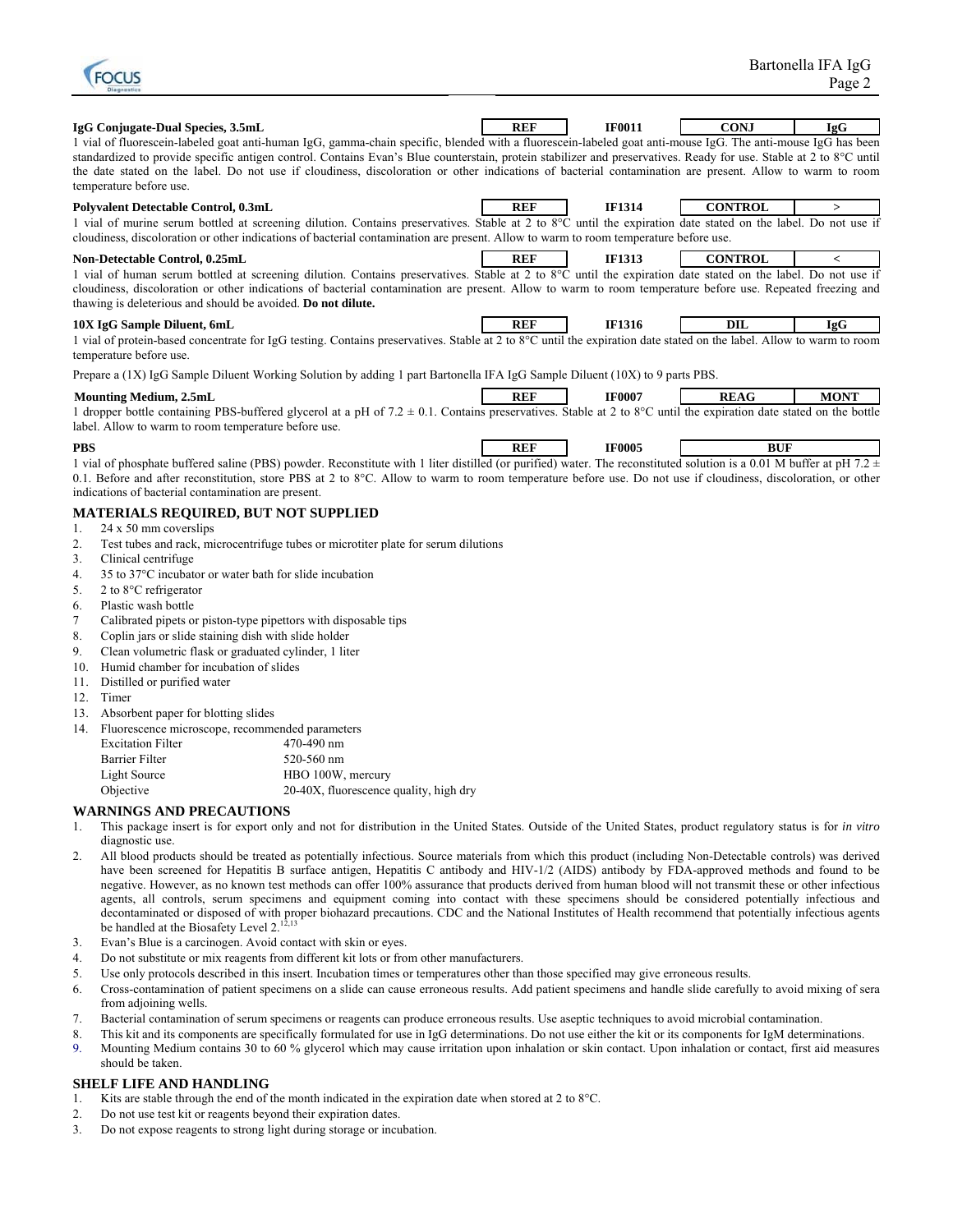

# **SPECIMEN COLLECTION AND PREPARATION**

Serum is the preferred specimen source. No attempt has been made to assess the assay's compatibility with other specimens. Hyperlipemic, hemolyzed, heat inactivated, or contaminated sera may cause erroneous results; therefore, their use should be avoided.

#### **Specimen Collection and Handling**

Collect blood samples aseptically using approved venipuncture techniques by qualified personnel<sup>12</sup>. Allow blood samples to clot at room temperature prior to centrifugation. Aseptically transfer serum to a tightly closing sterile container for storage at 2 to 8°C. If testing is to be delayed longer than 5 days, the sample should be frozen at –20°C or colder. Freeze-thaw damage can result if specimens are frozen in self-defrosting freezers. Thaw and mix samples well prior to use.

#### **Specimen Preparation**

The serum screening dilution is 1:64 in (1X) IgG Sample Diluent Working Solution (see MATERIALS SUPPLIED, above).

To determine endpoint titers, use PBS to serially dilute the screening dilution.

### **TEST PROCEDURE (Incubation at 37°C)**

- 1. Remove slides from cold storage. To avoid condensation, allow slides to reach room temperature before opening slide packets.
- 2. Apply 20 µL of Detectable Control, as bottled (undiluted), to the appropriate slide well. If a 1+ Reading Control is desired, use PBS to dilute the Detectable Control (see QUALITY CONTROL, below). Apply 20 µL of each dilution to an appropriate slide well.
- 3. Apply 20 µL of Non-Detectable Control, as bottled, to the appropriate slide well.
- 4. For each patient sample to be tested, add approximately  $20 \mu L$  of the diluted sample (see Specimen Preparation, above) to an appropriate slide well. Make notations to later identify each well when reading the results.
- 5. Incubate slide(s) in a humid chamber for  $30 \pm 2$  minutes at 35 to 37°C.
- 6. Remove slides from the humid chamber and gently rinse each slide with a stream of PBS. Do not aim stream of PBS directly at the slide wells. Rinse 1 row at a time to avoid mixing of specimens. Wash slides by submersing the rinsed slides into Coplin or slide staining jars containing PBS for 10 minutes.
- 7. Dip the washed slides briefly in distilled or purified water, and allow the slides to air dry.
- 8. Add approximately 20 µL **IgG Conjugate-Dual Species** to each slide well.
- 9. Incubate slides in a humid chamber for  $30 \pm 2$  minutes at 35 to 37°C.
- 10. Repeat wash steps 6 and 7.
- 11. Place a few drops of Mounting Medium on the slide and cover with a 24 x 50 mm coverslip. Remove any air bubbles and excess Mounting Medium with absorbent paper.
- 12. View wells at a final magnification of 400X on a properly equipped fluorescence microscope. For optimum fluorescence, read slides the same day the assay is performed. If this is not possible, store in the dark at 2 to 8°C for up to 24 hours.

#### **TEST PROCEDURE (Incubation at Room Temperature)**

- 1. Remove slides from cold storage. To avoid condensation, allow slides to reach room temperature before opening slide packets.
- 2. Apply 20 µL of Detectable Control, as bottled (undiluted), to the appropriate slide well. If a 1+ Reading Control is desired, use PBS to dilute the Detectable Control (see QUALITY CONTROL, below). Apply 20 µL of each dilution to an appropriate slide well.
- 3. Apply 20 µL of Non-Detectable Control, as bottled, to the appropriate slide well.
- 4. For each patient sample to be tested, add approximately 20µL of the diluted sample (see Specimen Preparation, above) to an appropriate slide well. Make notations to later identify each well when reading the results.
- 5. Incubate slide(s) for  $60 \pm 2$  minutes at Room Temperature, covered.
- 6. Gently rinse each slide with a stream of PBS. Do not aim stream of PBS directly at the slide wells. Rinse 1 row at a time to avoid mixing of specimens. Wash slides by submersing the rinsed slides into Coplin or slide staining jars containing PBS for 10 minutes.
- 7. Dip the washed slides briefly in distilled or purified water, and allow the slides to air dry. **Note: If using an instrument to automate the wash process, it may not be possible to allow the slides to air dry prior to addition of conjugate.**
- 8. Add approximately 20 µL of **IgG Conjugate-Dual Species** to each slide well.
- 9. Incubate slide(s) for  $30 \pm 2$  minutes at Room Temperature, covered.
- 10. Repeat wash steps 6 and 7.
- 11. Place a few drops of Mounting Medium on the slide and cover with a 24 x 50 mm coverslip. Remove any air bubbles and excess Mounting Medium with absorbent paper.
- 12. View wells at a final magnification of 400X on a properly equipped fluorescence microscope. For optimum fluorescence, read slides the same day the assay is performed. If this is not possible, store in the dark at 2 to 8°C for up to 24 hours.

#### **QUALITY CONTROL**

Each run (each time a slide, or group of slides, is processed) should include both Detectable and Non-Detectable Controls.

- 1. When used undiluted (as bottled) the Detectable Control should exhibit 3 to 4+ fluorescence on both the *B. quintana* and the *B. henselae* antigen spots.
- 2. If a 1+ Reading Control is desired, dilute the Detectable Control (see TEST PROCEDURE, above) 1:8 and read versus *B. quintana.* Due to differing laboratory conditions, including equipment, the  $1+$  Reading Control may vary  $\pm 1$  two-fold dilution.
- 3. The Non-Detectable Control should exhibit negligible reactivity with all spots.

If controls do not exhibit these results, sample results should be considered invalid and the assay repeated.

#### **INTERPRETATION OF TEST RESULTS**

Microscope optics, light source condition and type will determine overall fluorescent intensity and endpoint titers. Read control wells first during every run to ensure correct interpretation.

#### **Reading the Slides**

Read fluorescent intensity of the bacteria, and grade the fluorescence as follows:

| 2 to $4+$ | Moderate to intense apple-green fluorescence.                                                                                |
|-----------|------------------------------------------------------------------------------------------------------------------------------|
|           | Definite.<br>, but dim fluorescence equivalent to that observed for the Detectable Control at the reference end point titer. |
| Negative  | No fluorescence or fluorescence equal to that observed in the Non-Detectable Control well.                                   |